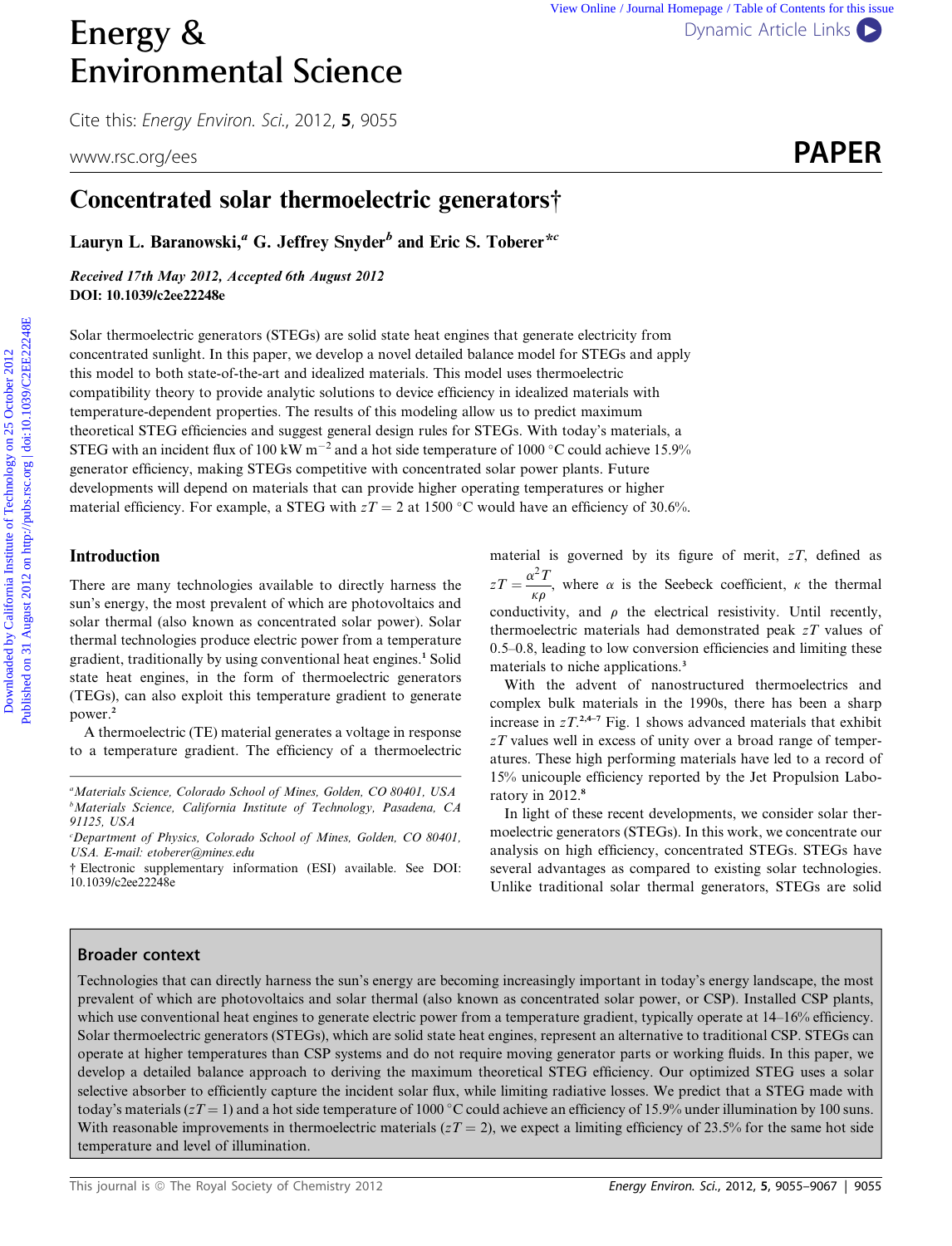

Fig. 1 Advanced thermoelectric materials demonstrate  $zT$  values well above 1, for both n- and p-type materials. This represents a distinct improvement over traditional materials, which possess peak  $zT$  values between 0.5 and 0.8. Data from ref. 9–16.

state devices with no moving parts, which greatly increases reliability and lifetime. Additionally, STEGs are a scalable technology that can be used for small- or large-scale applications. While photovoltaics are limited to the fraction of incident solar radiation above the bandgap, STEGs utilize a larger portion of the solar spectrum.

### Basic STEG design

The TE efficiency within the STEG is defined as the ratio of the output electric work to the input heat. Like all heat engines, the efficiency of TEGs is limited by the Carnot efficiency. For a fixed cold side temperature  $(T_c)$ , an increase in the hot side temperature  $(T<sub>h</sub>)$  will result in a higher total efficiency of the thermoelectric generator. In order to achieve high values of  $T<sub>h</sub>$ , we look to high levels of optical concentration, as well as optical and thermal concentration systems with high efficiencies.

The total efficiency of a STEG depends on the optical, absorber, and thermoelectric subsystem efficiencies. A STEG can be divided into several subsystems, as seen in Fig. 2a. The first is an optical system to concentrate the solar radiation. Second, a thermal absorber converts the incident light to heat, which then flows to the thermoelectric module. The cold side temperature of the TE is maintained by a passive or active cooling system. Finally, the thermal absorber, TE module, and cooling system are encapsulated in a vacuum enclosure to prevent conductive and convective heat losses to the air. The vacuum enclosure could be similar to those used in evacuated solar hot water systems, which are widely used and have demonstrated lifetimes greater than  $15$  years.<sup>17</sup>

Optical concentration systems for high efficiency STEGs would be the same as those used for concentrated photovoltaic or solar thermal applications.<sup>1</sup> These include Fresnel lenses, heliostats in conjunction with a central receiver system, and parabolic dishes and troughs. For use in a STEG, the pertinent characteristics are the level of concentration reached, the tracking system required, and the optical efficiency.

The optical concentration ratio is defined as the ratio of the optical concentrator area (i.e., the area of the lens or mirror that receives the incident light) to the absorber area upon which the



Fig. 2 (a): A STEG can be broken down into five subsystems. (1) Optical concentration. (2) Thermal absorber. (3) Thermoelectric module. (4) Cooling system. (5) Vacuum encapsulation. (b) Energy incident upon the selective absorber ( $q_{\text{inc}}$ ) is either absorbed ( $q_{\text{abs}}$ ) or reflected ( $q_{\text{ref}}$ ). Some of the absorbed energy is re-radiated to the atmosphere  $(q_{rad})$ , and the rest is transferred to the TE  $(q_{TE})$ . Radiation insulation to prevent heat loss on the back side of the absorber is not shown.

light is focused. Considering one sun to be approximately  $1 \text{ kW m}^{-2}$ , the flux after concentration is given by this solar flux multiplied by the optical concentration ratio. The concentration ratio is mainly limited by the type of solar tracking used. For a static concentrator, with no tracking, the optical concentration ratio is limited to about 10. When single-axis tracking is introduced, a concentration ratio of 100 can be achieved, above which dual-axis tracking systems are required.<sup>18</sup>

The optical efficiency is the ratio of light that reaches the absorber to the total light incident upon the optical concentrator, and increases with improved tracking systems. Typical optical efficiencies are 40% for static concentrators, 60% for single-axis tracking, and 85–90% for dual-axis tracking.<sup>19</sup> With dual-axis tracking, the optical losses of the tracking system itself are very low; other losses due to factors such as soiling of the lens surface, reflection, and absorption are still present.<sup>20</sup> It is also important to remember that increased tracking increases the system cost.

In order for the thermal absorber to effectively convert the incident light to heat, the surface must have a high absorptivity. However, by Kirchhoff's Law, this also invokes a high emissivity, leading to large radiative losses. This conflict can be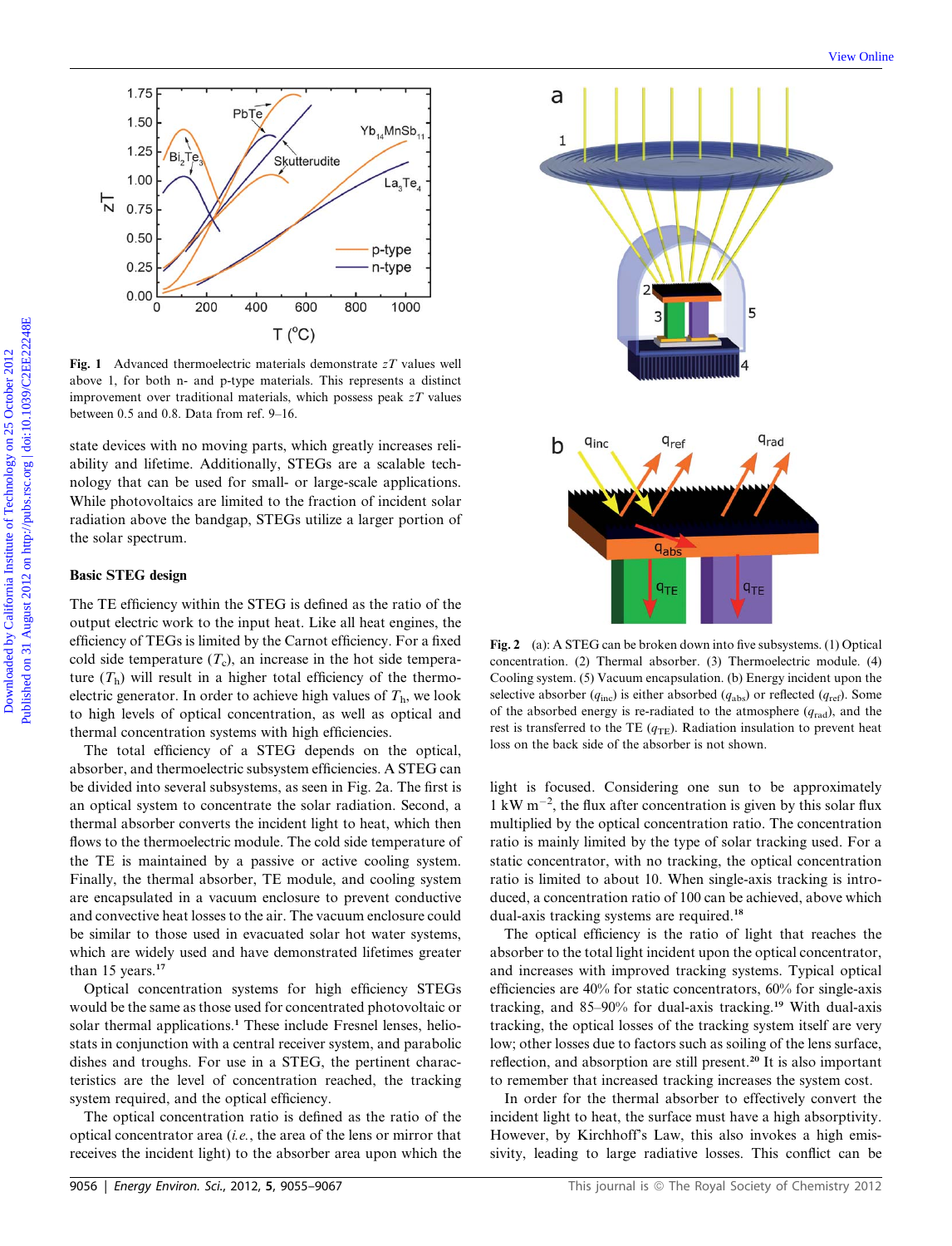resolved by the use of a selective absorber, which has energy dependent absorptivity/emissivity. As can be seen in Fig. 3, the incident solar flux and the black body emission spectrum peak at different energies. In an ideal selective absorber, the absorptivity takes the form of a step function, in which the step from zero to one is located between the black body and solar flux maxima. The location of the step-edge is referred to as the cutoff energy.<sup>21</sup> This optimum cutoff energy is a function of both temperature and optical concentration.

Materials such as semiconductors are often considered intrinsic absorbers, meaning that they exhibit some solar selectivity as pure materials.<sup>22</sup> For a semiconductor, the cutoff value between high and low absorptivities is determined by the bandgap of the material. In recent years, intrinsic absorbers have been used as the starting materials for high performing selective absorbers, ranging from simple layered designs to highly sophisticated plasmonic and photonic structures.<sup>22-24</sup> High temperature absorbers (above  $750 °C$ ) have been developed that exhibit solar absorptivities above 0.8 and thermal emissivities below 0.15.21,25

### Previous work

120

100 80

> 60 40 20

> > $\Omega$

Spectral Flux (kW/m<sup>2</sup>eV)

The first documented STEG design dates from 1888, when Weston patented a device that concentrated solar radiation onto a thermoelectric module with a black absorber surface.<sup>26,27</sup> Subsequently, Severy described a STEG that included a pump to supply cooling water to the cold side of the TE module, a battery to store the generated electrical energy, and an adjustable tracking device.<sup>28,29</sup> In 1913, Coblentz published the first experimental results for a STEG with a hot side temperature of  $100 \degree C$ .<sup>30</sup> However, Coblentz did not give an experimental efficiency for his device.

In 1954, Maria Telkes reported the first experimental STEG efficiency using flat-plate collectors in combination with a ZnSb/ BiSb thermocouple. This device demonstrated 0.6% efficiency, which increased to 3.4% when a 50-fold concentrating lens was added.<sup>31</sup> After this initial study, experimental STEG work was intermittent, with low efficiency values due to relatively low hot side temperatures and the lack of vacuum encapsulation to prevent convective losses. Telkes' 1954 results were not surpassed until 2011, when Kraemer et al. experimentally demonstrated



Fig. 3 A selective absorber can be used to maximize the flux absorbed

 $\overline{c}$ 

Energy (eV)

Incident flux Blackbody flu:

3

1

4.6% efficiency in a  $Bi_2Te_3$  nanostructured STEG.<sup>32</sup> Important features of this design included a selective absorber as a thermal concentrator and the use of a vacuum enclosure to minimize conductive and convective losses. A summary of the experimental results to date is shown in Table S1 of the ESI.†

The modeling of STEGs is complicated by the multitude of subsystems, such as the optical and thermal concentrators, as well as the challenges inherent in the modeling of thermoelectric generators. Thus far, all models have used the constant property model (CPM) to treat the performance of the TE, in which the transport properties of the TE (Seebeck coefficient and thermal and electrical conductivities) are assumed to be constant with temperature. This approach is reasonable for small  $\Delta T$  across the device, but breaks down when larger  $\Delta T$ s are used. Real TE materials have properties which depend strongly on temperature. When modeling STEGs, it can be difficult to determine which variables (Table 1) or effects are significant, and thus the modeling results in the literature vary widely.

Along with her experimental work, Telkes developed a thermodynamic model for low temperature STEGs with no solar concentration.<sup>31</sup> In the latter half of the 20th century, other thermodynamic STEG models were occasionally developed.<sup>33,34</sup> Notably, in 1979, high temperature STEGs were considered using SiGe thermoelectric elements with a hot side temperature of 827  $\degree$ C and 100-fold optical concentration to predict efficiencies around 12%.<sup>35</sup> In 2003, Scherrer et al. used the idea of thermal concentration to decrease the amount of TE material required. This study found that there was an optimum thermal concentration above which radiative losses from the large absorber surface reduced the total efficiency.<sup>36</sup> Around the same time, several studies were published that attempted to geometrically optimize the TE module for maximum STEG performance.37–39 reselved. by the ass of a solveing shearlier, which has energy  $4.6\%$ . Chicange in BigTe, annoxinations dependent about the animal population in the state function and the distinguished as about consider a shear of the a

In 2011, a paper by G. Chen modeled STEGs using a thorough CPM approach to highlight the important design variables. In this paper, Chen advocated for increasing the efficiency of the STEG by using a selective absorber to maximize the net flux into the thermal concentrator. Chen predicted that STEG efficiencies of approximately 12% can be achieved with 10-fold optical concentration and 200-fold thermal concentration, for a module

Table 1 Variables

 $1.0$ 

 $0.0$ 

Absorptivity  $0.5$ 

Absorptivity

| Symbol                  | Definition<br>TE hot side temperature                       |  |
|-------------------------|-------------------------------------------------------------|--|
| T <sub>h</sub>          |                                                             |  |
| $T_{\rm abs}$           | Temperature of the absorber surface                         |  |
| $\gamma_{\text{th}}$    | Thermal concentration                                       |  |
| $\eta_{\rm op}$         | Optical efficiency                                          |  |
| $\eta_{\rm abs}$        | Absorber efficiency                                         |  |
| $\eta_{\rm TE}$         | Thermoelectric efficiency                                   |  |
| $\eta_{\rm STEG}$       | STEG efficiency, $\eta_{\text{abs}} \cdot \eta_{\text{TE}}$ |  |
| $q_{\text{inc}}(E)$     | Spectral energy flux incident on the absorber surface       |  |
| $q_{\text{ref}}(E)$     | Spectral energy flux reflected from absorber surface        |  |
| $q_{\rm abs}$           | Heat absorbed by the absorber surface                       |  |
| $q_{\text{TE,in}}$      | Heat transferred to the TE leg                              |  |
| $q_{\text{rad}}$        | Heat lost radiatively from the absorber surface             |  |
| $q_{\text{bb}}(E)$      | Spectral black body emission flux                           |  |
| $A_{\rm abs}$           | Area of the absorber surface                                |  |
| $A_{\rm TE}$            | Area of the TE leg                                          |  |
| $l_{\rm TE}$            | Length of the TE leg                                        |  |
| $\kappa$ <sub>eff</sub> | TE effective thermal conductivity                           |  |
| $L_{\rm th}$            | Thermal length, $\gamma_{\text{th}}l_{\text{TE}}$           |  |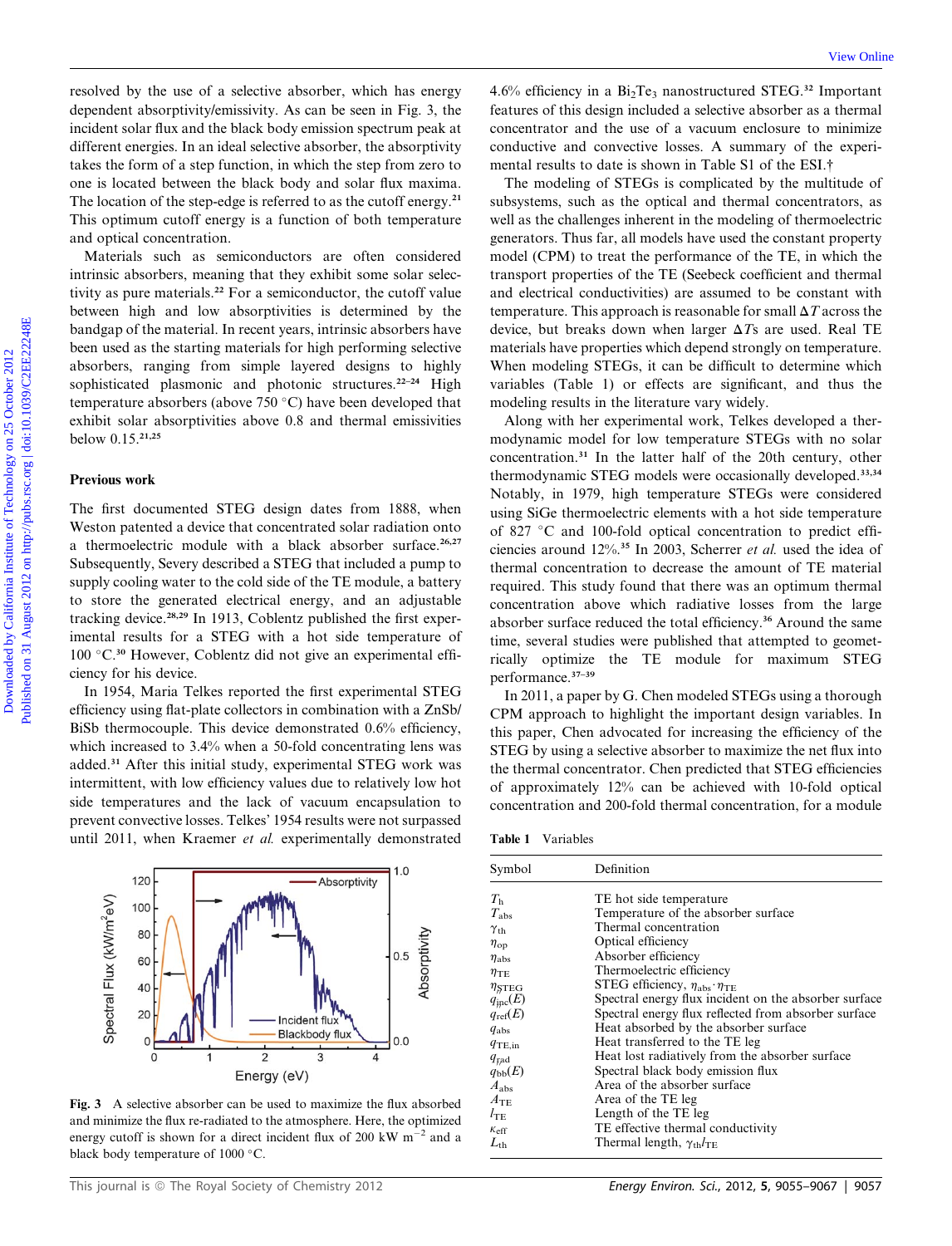operating at 527 °C with an average  $zT$  of 1.<sup>17</sup> Following shortly thereafter, a paper by McEnaney et al. modeled segmented and cascaded Bi<sub>2</sub>Te<sub>3</sub>/skutterudite STEGs, using data from currently existing thermoelectric materials and selective surfaces. The efficiency of the cascaded design was predicted to be the highest, reaching 16% at 600 °C.<sup>40</sup> While this study did much to shed light on the important design variables of a STEG, the predicted device performance was determined by finite element modeling for a specific generator design and TE materials. Thus to date, STEG modeling efforts have been numerical approaches or have used CPM to address TE performance, limiting the applicability of these models.

In this study, we develop a generalized description of STEGs that is analytic and is not limited by CPM. We consider optimized TE geometries, selective absorbers, and total efficiencies for given optical and thermal concentrations. This global optimization is done from the view of a fixed hot side temperature, because of the inherent temperature limits of TE materials. We finish by using advanced TE materials' experimental data to design an optimized STEG module.

### **Methods**

In deriving the total system efficiency, we separate the optical efficiency from the STEG efficiency. The STEG can be broken down into two subsystems: the thermal absorber and the TEG. The efficiency for each subsystem can be derived individually, and the STEG efficiency is simply the product of the two. The absorber efficiency is defined as the ratio of the heat transferred to the TE to the total heat that strikes the absorber surface. We must first consider the modeling of the selective absorber to determine how much of this incident heat is actually absorbed by the surface. Then, the absorber efficiency is derived using heat transfer modeling to consider the conductive and radiative heat flows within the absorber and the TE leg. The thermoelectric efficiency is derived for model materials with a temperature independent *zT* and for real materials in a cascaded generator. owncing at 52? C with an average of of 1.9 Following shortly and the bactivaceau in circulated so consider a model of the model of the model of the model of the model of the model of the model of the model of the model of

### Heat transfer modeling

In the following thermodynamic analysis, we can define spectral heat fluxes, which represent power per unit area per unit energy, total heat fluxes, which represent power per unit area, and heat rates, which represent energy per unit time (power). In the following sections, spectral heat fluxes are represented by  $q''(E)$ , and have units of kW  $m^{-2}$  eV<sup>-1</sup> and total heat fluxes will be represented by  $q''$  and are in units of kW m<sup>-2</sup>. Heat rates will be represented by  $q''$  in units of kW. Integration of the spectral heat flux gives the total heat flux:  $q'' = \int q''(E) dE$ . The total heat flux

Table 2 Fixed parameters

| Symbol                                                                          | Definition                                                                                                                       | Value                                                                                                          |
|---------------------------------------------------------------------------------|----------------------------------------------------------------------------------------------------------------------------------|----------------------------------------------------------------------------------------------------------------|
| $T_{\beta}$<br>$q_{\text{sun}}(E)$<br>$\alpha_s(E)$<br>$\tau T$<br>$K_{\rm TE}$ | TE cold side temperature<br>Spectral solar energy flux<br>Spectral absorptivity<br>TE figure of merit<br>TE thermal conductivity | 100 °C<br>AM 1.5 direct spectrum (scaled)<br>1, $E >$ cutoff energy, 0 otherwise<br>1.2<br>$1 W m^{-1} K^{-1}$ |

and the heat rate can be related to each other through the area of the surface in question, so that  $q = q''A$ . The pertinent heat rates for the system are shown in Fig. 2b.

After passing through the optical concentration system, the concentrated solar flux is transmitted through the vacuum enclosure and is incident upon the surface of the absorber  $(q_{\text{inc}}^{\prime})$ . Here, the spectral solar flux  $(q'_{\text{sun}}(E))$  is given by the AM 1.5 direct spectrum (version G173-03), which yields 0.9 kW  $m^{-2}$ when integrated over the entire spectrum (Table 2). This solar flux is concentrated by the optical system to give a final value of  $q_{\text{inc}}(E)$ .

An ideal selective absorber is a material in which the absorptivity exhibits a step edge between zero and one at a specific value of energy referred to as the cutoff energy (an example of this function can be seen in Fig. 3). We define the optimal cutoff energy as that which results in the highest net flux into the absorber ( $q''_{\text{abs}} - q''_{\text{rad}}$ ). As the energy cutoff is a function of both the absorber temperature and the incident flux, we iteratively determine an optimum energy cutoff for each combination of these variables.

The absorber surface is not a perfect black body, and thus only a fraction of the incident energy is absorbed  $(q'_{abs})$  and the remainder is reflected back into the atmosphere  $(q''_{\text{ref}})$ . The energy absorbed by the surface can be related to the total incident energy as:

$$
q_{\rm abs} = A_{\rm abs} \int_0^\infty \alpha_{\rm s}(E) q_{\rm inc}''(E) \mathrm{d}E \tag{1}
$$

where  $\alpha_s(E)$  is the spectral absorptivity, and  $A_{\text{abs}}$  is the area of the absorber surface. Here, integration over all energies gives the total value of  $q_{\text{abs}}$ . This expression, as well as the following expression for the radiative heat loss (eqn (4)), is based on the same detailed balance principle that is used to calculate the maximum efficiency of photovoltaic devices.<sup>41</sup>

To consider the heat flow within the absorber, we assume the STEG is sufficiently well-designed that some losses may be neglected in our heat balance. First, we expect that the heat lost through convection will be minimal by enclosing the absorber and thermoelectric legs in a vacuum enclosure, as shown in Fig. 2a. Second, we assume design elements such as insulation and heat shielding are implemented to minimize the heat loss from the sides and back of the absorber. Finally, we assume a perfect selective absorber and neglect reflection losses in the absorbing region.

In this limit, the heat absorbed by the surface can either be reradiated to the atmosphere  $(q_{rad})$  or flow to the TE  $(q_{TE,in})$ , as shown in Fig. 2b. This can be represented by the following heat balance:

$$
q_{\rm abs} = q_{\rm TE,in} + q_{\rm rad} \tag{2}
$$

We can then define the absorber efficiency as:

$$
\eta_{\text{abs}} \equiv \frac{q_{\text{TE,in}}}{q_{\text{inc}}} = \frac{q_{\text{abs}} - q_{\text{rad}}}{q_{\text{inc}}} = \frac{q_{\text{abs}}^{\prime} - q_{\text{rad}}^{\prime}}{q_{\text{inc}}^{\prime\prime}} \tag{3}
$$

Any heat which does not flow through the thermoelectric module is considered a parasitic loss.

Following Kirchhoff's law of thermal radiation ( $\alpha(E) = \varepsilon(E)$ ), the radiative heat loss is calculated by integrating the product of the spectral emissivity and the black body emission spectrum: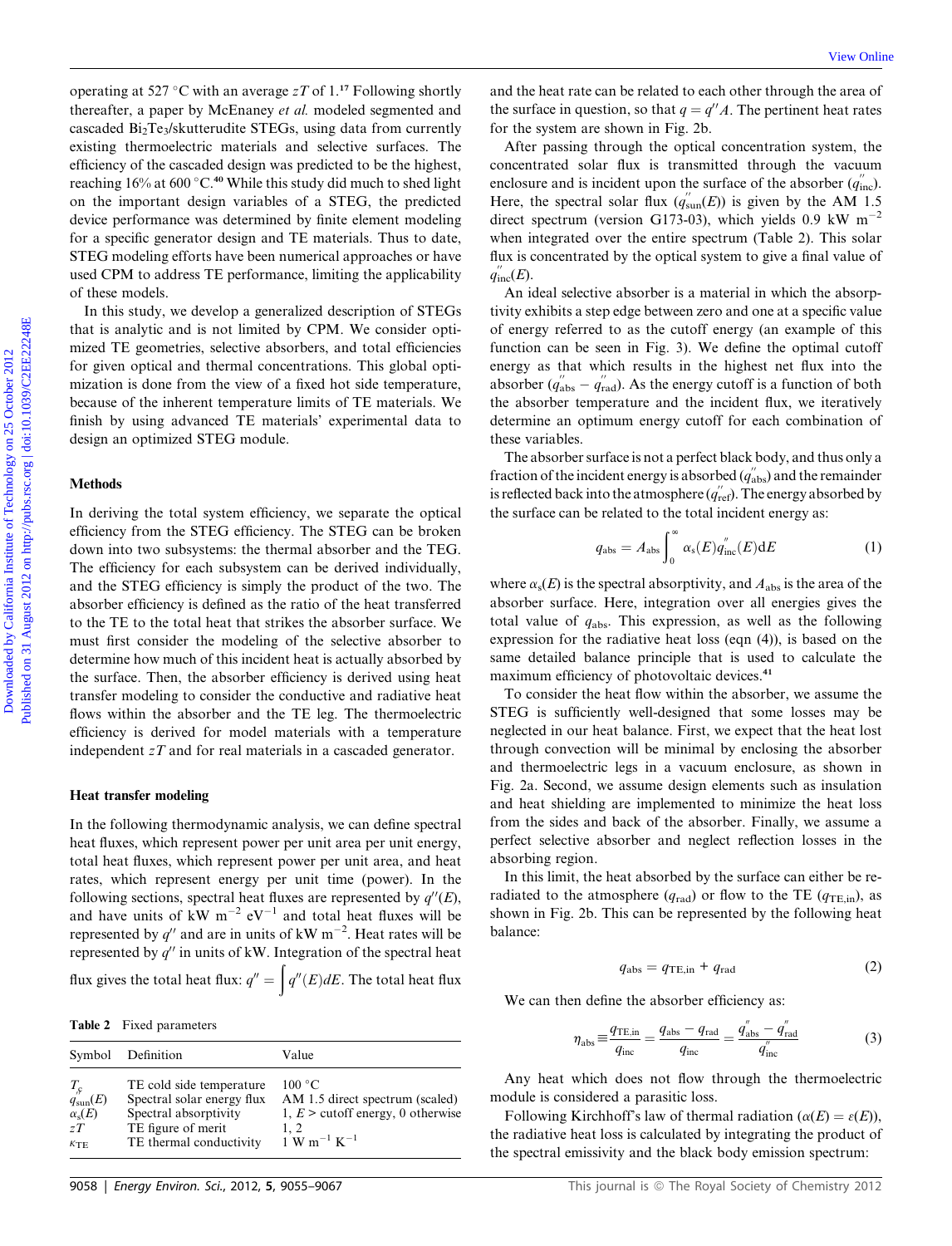$$
q_{\text{rad}} = A_{\text{abs}} \pi \int_0^\infty \varepsilon_{\text{s}}(E) q_{\text{bb}}''(E) dE
$$
  

$$
q_{\text{bb}}''(E) = \frac{2E^3}{c^2 h^3} \frac{1}{e^{E/k_B T} - 1}
$$
 (4)

in which the factor of  $\pi$  is the result of integration over a halfsphere.

Quantifying the radiative loss from the absorber via eqn (4) requires determining the temperature of the absorber surface  $(T_{\text{abs}})$ , which will differ from  $T_{\text{h}}$ . Because of the differences in magnitude of the thermal conductivity of the absorber (for example,  $\sim$  55 W m<sup>-1</sup> K<sup>-1</sup> for graphite at 1000 °C<sup>42</sup>) and the TE  $(\sim 1 \text{ W m}^{-1} \text{ K}^{-1})$ , the temperature drop across the absorber will be very small compared to the drop across the TE. The difference between  $T_{\text{abs}}$  and  $T_{\text{h}}$  has been calculated, and is less than 0.5% for most of the variable space, with a maximum difference of 1.5% (see ESI†). We thus assume that  $T_{\text{abs}} = T_{\text{h}}$ , which greatly simplifies the STEG model. We have also assumed that there is no lateral temperature gradient across the absorber surface. If the absorber surface is sufficiently thermally conductive, then the lateral temperature change across the absorber is indeed minimal. This can be shown by calculating the temperature distribution over a basic annular fin model, which has been done by Kraemer *et al.*<sup>32</sup> We have also performed this calculation for our system, and these data are presented in the ESI.†  $q_{\text{tot}} = A_{\text{tot}}\pi_{\text{tot}}(E)q_{\text{tot}}(E)dB$ <br>  $q_{\text{tot}}(E) = \frac{2\pi}{c}k^2 e^{i\omega_0 t} - 1$ <br>  $\frac{1}{c}k^2 e^{i\omega_0 t} - 1$ <br>
in which the future in is highered integration over a half . The<br>unmerical of  $L_{\text{in}} = \frac{1}{c}k^2 e^{i\omega_0 t} - 1$ <br>
in

We can express the conductive heat transfer into a TE leg of area  $A_{\text{TE}}$  and length  $l_{\text{TE}}$  as:

$$
q_{\text{TE,in}} = (T_{\text{h}} - T_{\text{c}}) \frac{\kappa_{\text{eff}} A_{\text{TE}}}{l_{\text{TE}}}
$$
 (5)

In a thermoelectric material, the heat balance is complicated by the Joule and Thomson effects. While there is significant heat divergence within a thermoelectric leg ( $q_{TE,in} \neq q_{TE,out}$ ), here we are only concerned with the heat flux entering the leg from the absorber. In the Appendix, we develop an expression for heat transfer into the thermoelectric leg in terms of an effective thermal conductivity ( $\kappa_{\text{eff}}$ , eqn (A.20)). This model rigorously considers the Joule and Thomson effects in the leg and allows these terms to be included within a simple Fourier law description of conduction (eqn (5)). To our knowledge, this concept of effective thermal conductivity in thermoelectrics has not been considered before.

The absorber efficiency (eqn (3)) describes the ratio of the heat transferred to the TE leg  $(q_{TE})$  to the total heat incident upon the absorber  $(q_{\text{inc}})$ . Thus, the value of the absorber efficiency can be used to quantify the reflective and radiative losses of the system. Using our definition of the incident flux, in combination with eqn (5), yields:

$$
\eta_{\rm abs} = \frac{(T_{\rm h} - T_{\rm c})\kappa_{\rm eff}A_{\rm TE}}{q_{\rm inc}^{"}A_{\rm abs}I_{\rm TE}}\tag{6}
$$

Rather than considering the areas of both the absorber and the TE, it is simpler to consider the ratio of the two, defined as the thermal concentration  $(\gamma_{th})$ :

$$
\gamma_{\rm th} \equiv \frac{A_{\rm abs}}{A_{\rm TE}} \tag{7}
$$

We thus obtain an expression for  $\eta_{\rm abs}$  which depends on two geometric parameters:  $l_{\text{TE}}$  and  $\gamma_{\text{th}}$ . To simplify our optimization,

we define a "thermal length":  $L_{\text{th}} \equiv \gamma_{\text{th}} \cdot l_{\text{TE}}$ . Conveniently, an expression for  $L_{th}$  can be developed by combining eqn (3) and (6):

$$
L_{\rm th} = \frac{(T_{\rm h} - T_{\rm c})\kappa_{\rm eff}}{q_{\rm abs}^{\prime\prime} - q_{\rm rad}^{\prime\prime}}\tag{8}
$$

The numerical value of  $L_{th}$  results from the maximization of the net flux  $(q_{\text{abs}}'' - q_{\text{rad}}'')$  for a given  $q_{\text{inc}}''$  and  $T_{\text{h}}$ . This is done via the energy cutoff, and yields an optimized absorber efficiency. The remaining parameters in eqn (8) ( $T_c$  and  $\kappa_{\text{eff}}$ ) are chosen to be 100 °C and determined using eqn (A.20), respectively (Table 2). Thus, the  $L_{th}$  value is an optimized length and not a free parameter.

### Thermoelectric efficiency

The efficiency of thermoelectric generators has traditionally been analyzed using the constant property model (CPM), a global approach to the transport properties.<sup>43,44</sup> Recently, a local approach to generator efficiency has been developed which greatly simplifies the analysis and optimization. This approach is derived in ref. 45 and 46; here we review the key features.

This local approach differs from the CPM in that it does not inherently assume any material properties. Because of the lack of assumptions in this model, it is necessary to constrain some parameters in order to reach an analytical solution. Here, we assume constant thermal conductivity and zT. For many TE materials, the  $\kappa_{\text{TE}}$  value varies by less than 50% over a several hundred degrees temperature range (see, for example, the  $\kappa_{\text{TE}}$ data in ref. 9–16). In contrast, the Seebeck coefficient and electrical conductivity often vary by several orders of magnitude over the same temperature range. Cascaded and segmented generator designs allow for an approximately constant value of zT.

The macroscopic thermoelectric leg is infinitely divided into layers which are electrically and thermally in series. The maximum local efficiency is set by the local Carnot efficiency  $dT/d$ T. In practice, the local efficiency is a fraction of  $dT/T$ ; this fraction is termed the reduced efficiency  $\eta_r(T)$ . Thus an ideal Carnot generator would have an  $\eta_r(T)$  of unity for all T. Given  $\eta_r(T)$  across a leg, the global efficiency can be derived:

$$
\eta_{\rm TE} = 1 - \exp\bigg(-\int_{T_{\rm c}}^{T_{\rm h}} \frac{\eta_{\rm r}}{T} dT\bigg) \tag{9}
$$

We will pursue two approaches, the first with generalized material properties and the second specific to the current state-of-the-art materials. In both cases, prediction of optimum performance requires an optimized reduced current density u. In a thermoelectric leg, the reduced current density can be defined as the ratio of the electric current density, J, to the heat flux by conduction,  $\kappa \nabla T$ .

$$
u \equiv \frac{J}{\kappa \nabla T} \tag{10}
$$

For a constant  $\kappa \nabla T$ , we can see that u is simply a scaled version of the current density J.

The local reduced efficiency is found to be:

$$
\eta_{\rm r}(T) = \frac{u(\alpha - \rho \kappa u)}{u\alpha + \frac{1}{T}} \tag{11}
$$

By tuning the reduced current density  $u$ ,  $\eta_r$  can be maximized. The peak in  $\eta_r$  occurs when u is equal to the 'thermoelectric compatibility factor' s, which is defined as: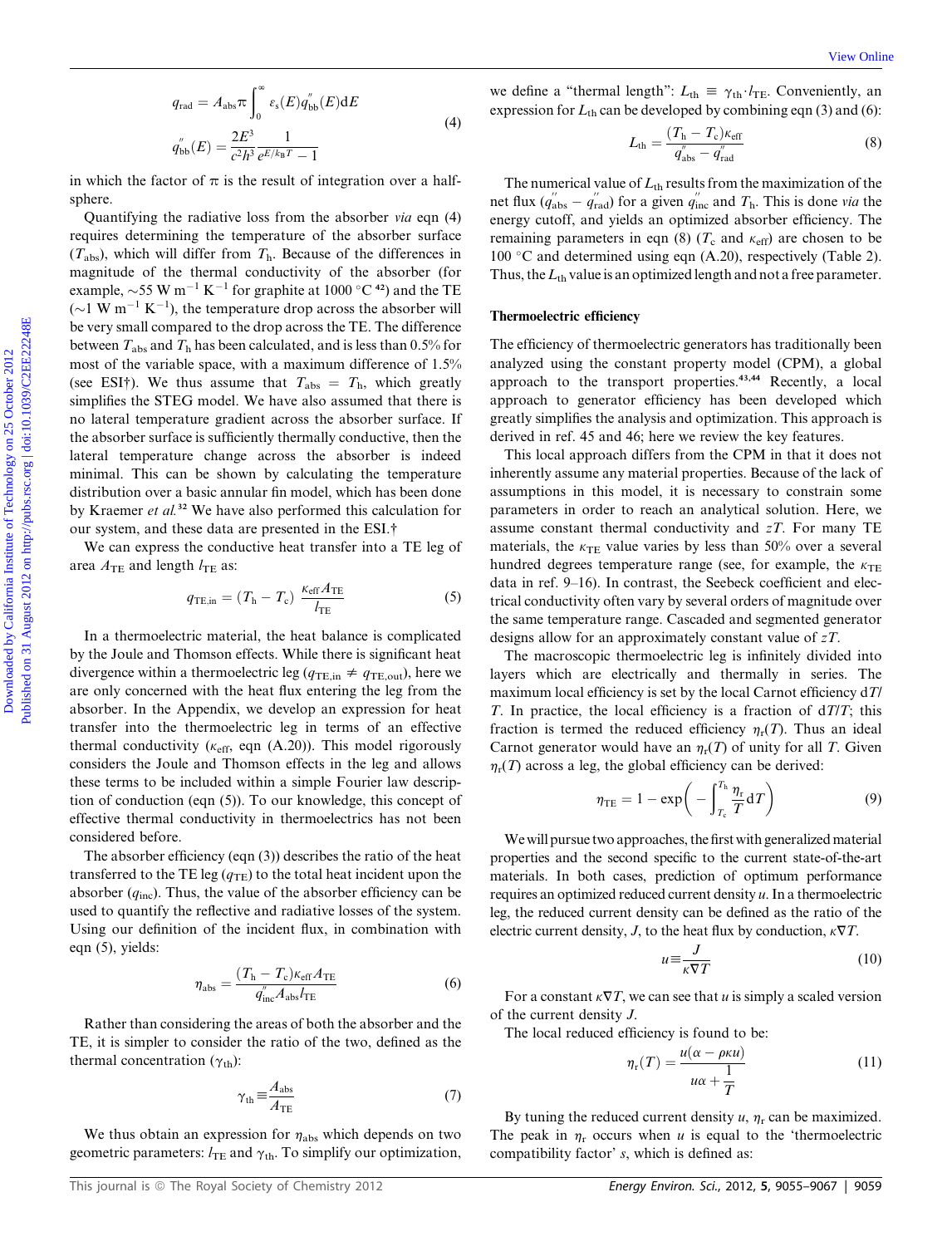$$
s \equiv \frac{\sqrt{1 + zT} - 1}{\alpha T} \tag{12}
$$

The maximum reduced efficiency, obtained when  $u = s$ , is given by

$$
\eta_{\rm r,max} = \frac{\sqrt{1+zT}-1}{\sqrt{1+zT}+1} \tag{13}
$$

As a general rule,  $\eta_r(T)$  is significantly compromised when u deviates from s by more than a factor of two.

In our first approach, we assume that  $u = s$  across the device. Cascading allows  $u$  to be reset throughout the legs, enabling a real device to come close (within a factor of two) to  $u = s$  at all T. As can be seen in eqn (13), the temperature dependence of  $zT$  will be important in evaluating eqn (9). In a cascaded generator, the real temperature dependence of  $zT$  will have a sawtooth appearance. Here we approximate  $zT$  as a constant. If  $zT$  is constant, then the reduced efficiency is also constant, and the integral in eqn (9) becomes trivial. With these assumptions, the global efficiency can be solved to yield:

$$
\eta_{\rm TE} = 1 - \left(\frac{T_{\rm c}}{T_{\rm h}}\right)^{\eta_{\rm r,max}} \tag{14}
$$

The second approach considers a cascaded STEG constructed from state-of-the-art thermoelectric materials with experimentally determined  $\alpha(T)$ ,  $\rho(T)$  and  $\kappa(T)$  (and thus  $zT(T)$ ). The interface temperatures between stages are set to maximize  $zT$ values. In practice, this typically is the maximum temperature the lower temperature stage can sustain. This approach maximizes  $\eta$ for a segment with a given  $s(T)$  by iteratively determining the optimum  $u(T)$ . The efficiency  $\eta$  is related to the change in thermoelectric potential  $(\Phi)$  across the device:

$$
\eta = \frac{\Phi_{\rm h} - \Phi_{\rm c}}{\Phi_{\rm h}}
$$
 (15)

The thermoelectric potential is defined as:<sup>46</sup>

$$
\Phi(T) = (\alpha T + 1/u) \tag{16}
$$

The heat balance equation can be expressed in reduced form:

$$
\frac{\mathrm{d}u}{\mathrm{d}T} = u^2 T \frac{\mathrm{d}\alpha}{\mathrm{d}T} + u^3 \rho \kappa \tag{17}
$$

This governing expression determines the form of  $u(T)$ . The boundary condition for  $u(T)$  is iteratively determined to maximize the global  $\eta$ .

### Overall STEG efficiency

The efficiency of the STEG is given by the product of the absorber and thermoelectric efficiencies ( $\eta_{\text{STEG}} = \eta_{\text{abs}} \cdot \eta_{\text{TE}}$ ). It is important to note that we are not including the efficiency of the optical concentrating system within our value of the STEG efficiency. This is done to enable more direct comparisons to other solar energy devices, such as photovoltaics, for which the reported efficiencies do not include optical concentration losses.

In the approximation of constant  $zT$  and  $u = s$ , this yields a simple expression for STEG efficiency:

The absorber efficiency can also be rewritten in terms of the physical system design parameters (as in eqn (6)). This gives us an alternate expression for the STEG efficiency.

$$
\eta_{\text{STEG}} = \frac{(T_{\text{h}} - T_{\text{c}}) \kappa_{\text{eff}}}{q_{\text{inc}}^{"} L_{\text{th}}} \left( 1 - \left( \frac{T_{\text{c}}}{T_{\text{h}}} \right)^{n_{\text{r}}} \right)
$$
(19)

In the case of a black body (for which the absorptivity is unity across all energies), the integrals in eqn (1) and (4) become trivial, and eqn (18) can be written as:

$$
\eta_{\text{STEG}} = \frac{q_{\text{inc}}'' - \sigma T_{\text{h}}^4}{q_{\text{inc}}''} \left( 1 - \left( \frac{T_{\text{c}}}{T_{\text{h}}} \right)^{\eta_{\text{r}}} \right) \tag{20}
$$

where  $\sigma$  is the Stefan–Boltzmann constant. We emphasize that the choice of constant  $zT$  is to provide analytic solutions within this paper; a numerical approach can be readily implemented to solve eqn (13) and (14) and is demonstrated below.

### Results and discussion

### Selective absorber results

In a selective absorber, the absorption cutoff is positioned to maximize the energy absorbed and minimize the radiative losses (shown in Fig. 3). The results of the selective absorber optimization performed here are shown in Fig. 4a. With an increase in temperature, the black body emission spectrum shifts to higher energies. To avoid high radiative losses in this situation, the cutoff also shifts to higher energy values. Conversely, as the incident solar flux increases, the magnitude of this incident flux becomes much larger than the black body emission curve. This moves the cutoff to lower energies, so as to absorb more of the concentrated solar flux. In all curves, we see sharp jumps in the energy cutoff values, which can be explained by considering the water absorption bands in the AM 1.5 spectrum (see Fig. 3). Because the incident flux is much lower within these bands, the total flux is decreased when the cutoff is positioned within an absorption band. The optimized cutoff will remain at an energy just below the absorption band, even as the temperature increases and the black body emission spectrum shifts to high energies, until it becomes advantageous for the cutoff to ''jump'' to the other side of the absorption band. The maximum reduced efficiency, obtained when  $u = 1$ . (12)  $\tan u = \sqrt{1 + \frac{r}{\sqrt{1 + \frac{r}{r}}}}$  (15)  $\tan u = \sqrt{1 + \frac{r}{\sqrt{1 + \frac{r}{r}}}}$  (15)  $\tan u = \sqrt{1 + \frac{r}{\sqrt{1 + \frac{r}{r}}}}$  (15)  $\tan u = \sqrt{1 + \frac{r}{\sqrt{1 + \frac{r}{r}}}}$  (15)  $\tan u = \sqrt{1 + \frac{r}{\sqrt{1 + \frac$ 

> Because the use of a selective absorber increases both the cost and complexity of the STEG, one could also consider using a black body as the thermal absorber. Fig. 4b compares the ratio of the net flux achieved by the black body  $(\phi_{BB} = q'_{\text{abs}} - q'_{\text{rad}})$  to the net flux achieved with an optimized selective absorber  $(\phi_{\text{tot}})$ . The net flux achieved with an optimized selective absorber  $(\phi_{SA})$ . The difference between the black body and selective absorber fluxes is greatest at high temperatures and low incident fluxes. Because the radiative losses of the system show a  $T<sub>h</sub><sup>4</sup>$  dependence, the selective absorber is necessary to prevent large radiative losses at high temperatures. At low incident fluxes, the magnitudes of the incident and radiative fluxes are similar, and again a selective absorber is necessary to prevent large radiative losses. In contrast, at high incident fluxes the magnitude of the incident flux dwarfs that of the radiative flux, and the difference between the black body and selective absorber is less pronounced.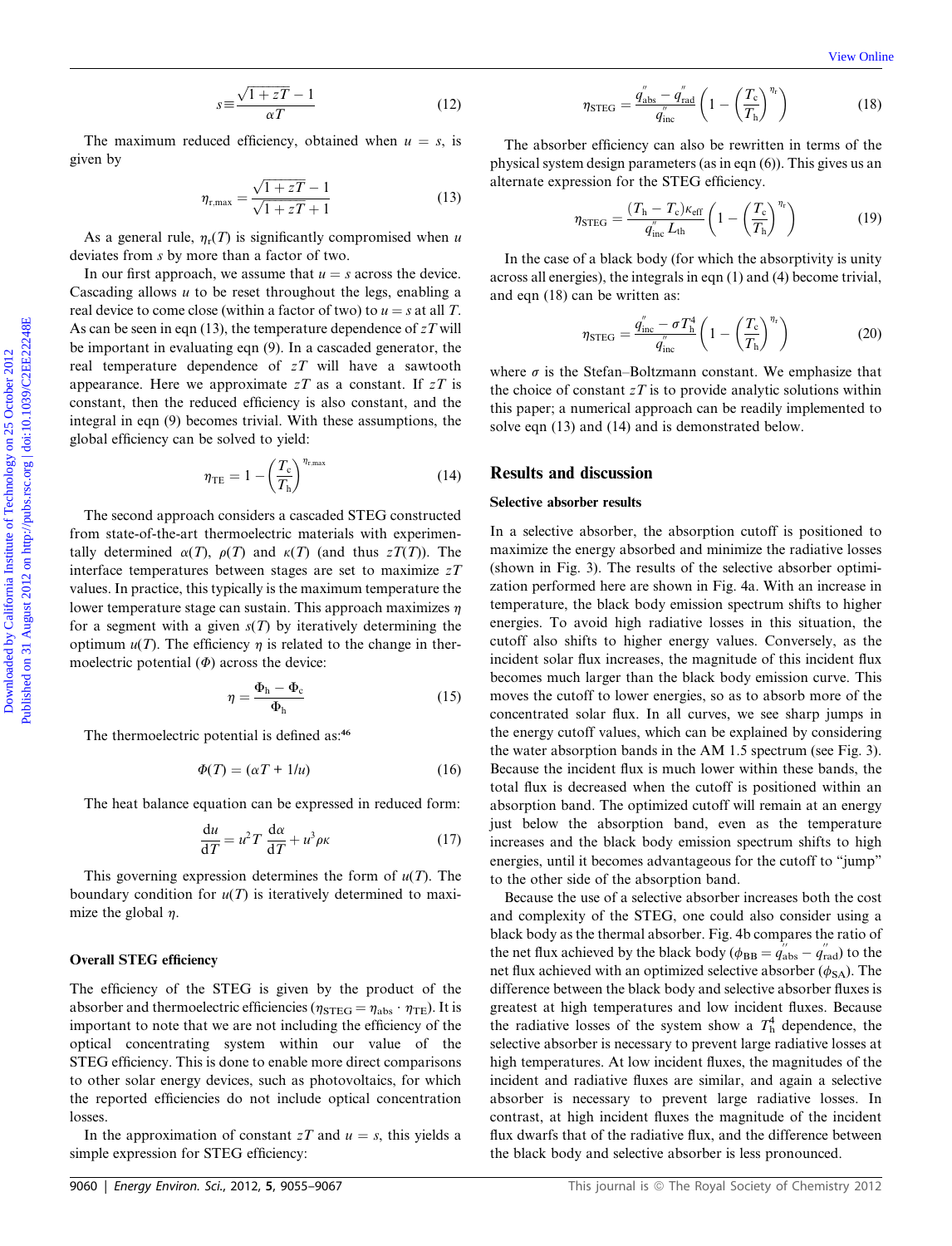

Fig. 4 (a): The cutoff energy for a selective absorber must be optimized with respect to both temperature and optical concentration to achieve the maximum net flux into the absorber. The sharp jumps in this optimized value are due to the water absorption bands in the AM 1.5 spectrum. (b) When considering the net flux for a black body absorber  $(\phi_{BB})$  versus the net flux for an optimized selective absorber  $(\phi_{SA})$ , the performance of the SA is markedly better at high temperatures and low incident fluxes.

### Subsystem efficiencies

We first consider the subsystem efficiencies derived above (eqn  $(6)$ , (13) and (14)) as functions of temperature, shown in Fig. 5a. The thermoelectric and absorber efficiencies show opposing trends with temperature. As can be seen in eqn (14), the thermoelectric efficiency increases with increasing  $T<sub>h</sub>$ . Increasing the zT of the TE module also increases the thermoelectric efficiency (see eqn (13)), and the Carnot efficiency shows the highest possible efficiency for an ideal heat engine. In contrast, the absorber efficiency (eqn (6)) decreases with increasing  $T<sub>h</sub>$ , due to the dependence of the radiative losses on  $T<sub>h</sub>$  (as shown in eqn (4)).

### STEG efficiency

Fig. 5b shows the STEG efficiency as a function of  $T<sub>h</sub>$ , which is simply the product of the two subsystem efficiencies. Over the temperature region shown, the decrease in absorber efficiency is overshadowed by the increase in TE efficiency, resulting in an overall increase in the STEG efficiency. However, at higher temperatures, the STEG efficiency will exhibit a maximum value at a specific temperature (see Fig. 9). With the increasing incident flux, this maximum efficiency shifts to higher temperatures.



Fig. 5 (a) Thermoelectric and absorber subsystem efficiencies, showing opposing trends with temperature. (b) The STEG efficiency, which is the product of the thermoelectric and absorber efficiencies.

The  $L_{th}$  value, given in eqn (8), represents the thermal resistance of the TE element. For a constant absorber area, an increase in  $L_{th}$  requires either a decrease in  $A_{TE}$  or an increase in  $l_{\text{TE}}$ , both of which increase the resistance to heat flow through the TE. In Fig. 6, the positive slope of  $L_{th}$  as a function of  $T_h$  is due to the increased thermal resistance necessary to achieve higher temperatures. At lower incident fluxes, a higher  $L_{th}$  value is required: with a lower incident heat flux, the TE must be more



Fig. 6 The  $L_{\text{th}}$  value of the system, representing the thermal resistance of the TE element, increases with temperature. At lower incident fluxes, the TE must be more thermally resistive (higher  $L_{th}$ ) to maintain a given value of  $T<sub>h</sub>$  (shown for  $zT = 1$ ).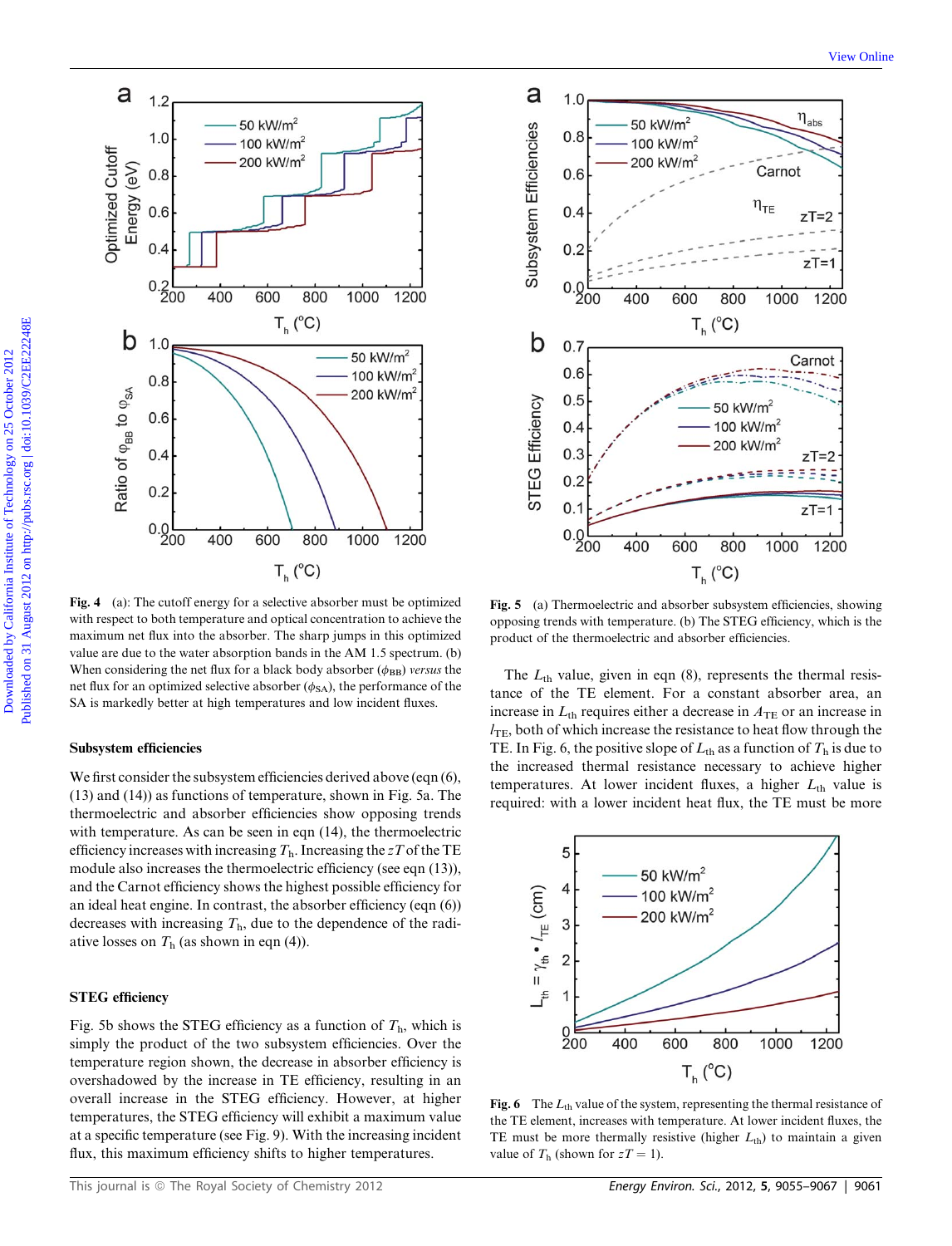

Fig. 7 For a given incident flux, there is a maximum hot side temperature that the system can achieve. No heat can flow to the TE in this situation, because the thermal resistance  $(l_{th})$  of the TE leg is infinite. At this temperature, the absorber efficiency (and thus the STEG efficiency) is zero (shown for  $q_{\text{inc}}'' = 100 \text{ kW m}^{-2}$  and  $zT = 1$ ).

thermally resistive to maintain the same  $T<sub>h</sub>$  value as a system with a higher incident heat flux (see Fig. 6).

Past the optimal  $T<sub>h</sub>$  value, the total efficiency decreases to zero. This behavior is understood by examining the net flux into the absorber, given by the difference between the absorbed and radiated heat fluxes, as shown in Fig. 7. The temperature at which the net absorber flux is zero is the same as the temperature for an absorber efficiency (and thus a STEG efficiency) of zero. This places a limit on the maximum temperature attainable for a given incident flux.

The limiting temperature can also be understood in terms of physical system parameters. If we consider an increase in  $T<sub>h</sub>$  at a constant incident flux, the  $L_{th}$  value will necessarily increase also, as shown in Fig. 7. At the limiting temperature,  $L_{th}$  approaches infinity, representing an infinite thermal resistance (physically due to either a very long TE leg or a very small TE area). An infinite thermal resistance would mean that no heat was flowing to the TE, which is indeed what is shown by the heat balance at this limiting temperature.

Fig. 8 shows the STEG efficiency as a function of the incident flux. For each value of  $T<sub>h</sub>$ , there is an incident flux past which the efficiency gains are minimal. Because the TE efficiency is not affected by the change in the incident flux, this can again be understood in terms of the absorber efficiency. As the incident flux increases, this value becomes many orders of magnitude larger than the radiative losses of the system, causing the absorber efficiency to asymptote at a particular value. This is then reflected in the asymptotic behavior of the STEG efficiency. With increasing  $T<sub>h</sub>$ , this point of diminishing returns shifts to higher values of incident flux, due to the changes in the slope of the absorber efficiency with the increasing incident flux.

### Total efficiency

The total system efficiency is separated into the STEG efficiency and the efficiency of the optical concentrating system. Here, we consider both single- and dual-axis optical tracking systems with efficiencies of 0.6 and 0.9, respectively.<sup>19</sup> We have set the optical efficiency to be temperature independent, thus including this value simply scales the STEG efficiency curve. Fig. 9 shows the



Fig. 8 When  $T<sub>b</sub>$  is fixed and the incident flux is increased, the STEG efficiency will asymptote to a particular value. This asymptotic behavior is due to the increased magnitude of the incident flux as compared to the fixed value of the radiative flux (shown for  $zT = 1$ ).

efficiency for a system with an ideal optical concentrator, and realistic single/dual-axis tracking systems, for  $zT = 1$  and  $zT = 2$ . For the STEG with  $zT = 1$ , under 100 kW m<sup>-2</sup> illumination, the STEG efficiency is 15.9%. If a realistic dual-axis tracking system is used ( $\eta_{\rm op} = 0.9$ ), then the total efficiency is 14.3%. If the average  $zT$  value of the system increases to 2, the STEG efficiency rises to 23.5%, and the total efficiency (with realistic dual-axis tracking) is 21.1%. Another material improvement that could



Fig. 9 Total system efficiency for ideal and realistic optical concentration systems. The single- and dual-axis tracking systems have efficiencies of 0.6 and 0.9, respectively. In panel (a) the STEG has  $zT = 1$ , in panel (b)  $zT = 2$  (shown for  $q_{\text{inc}}'' = 100 \text{ kW m}^{-2}$ ).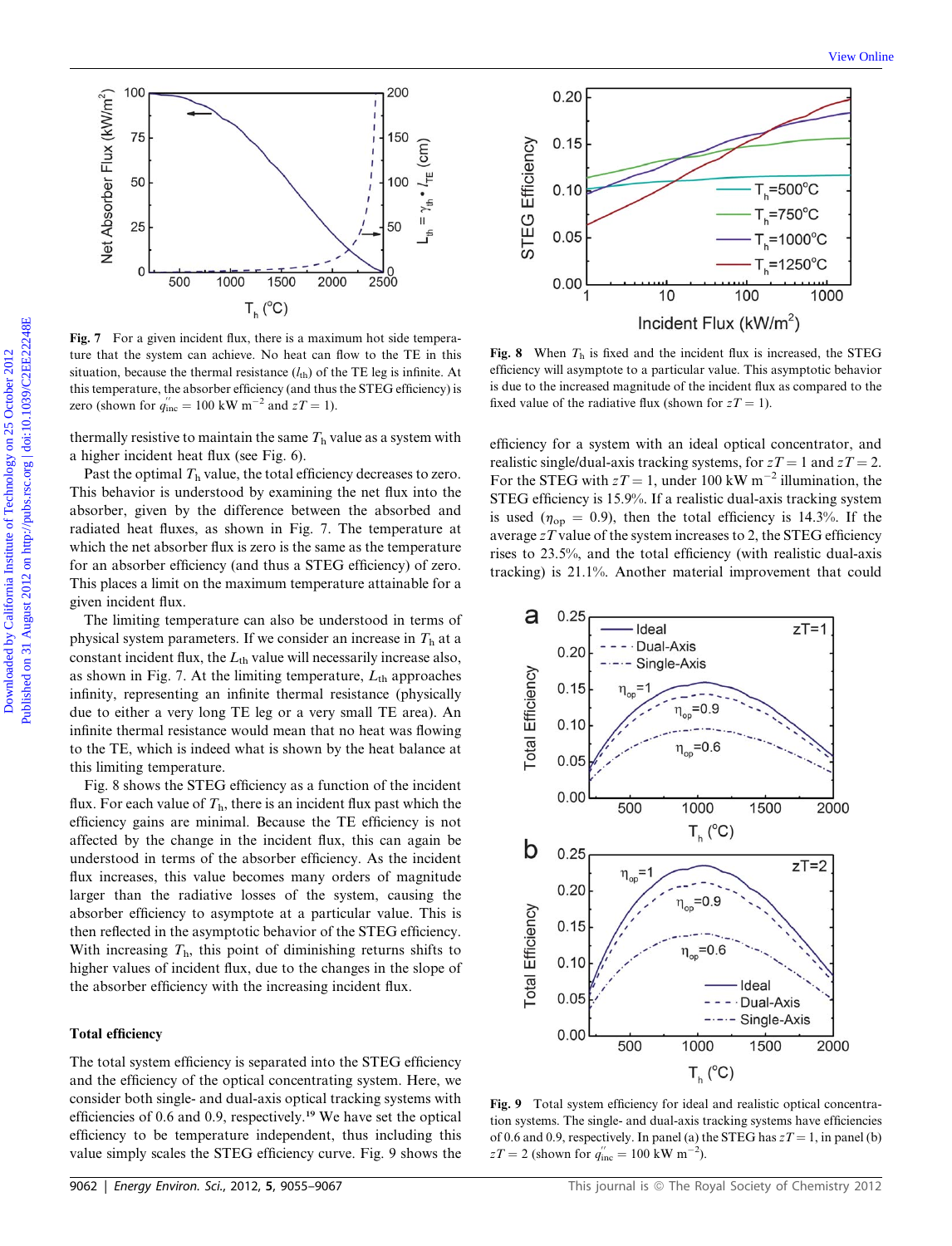increase the total efficiency is the development of higher temperature materials. For example, for a STEG with a hot side temperature of 1500 °C and a  $zT$  value of 2, the STEG efficiency would be 30.6%, and the total efficiency 27.6% for a realistic dual-axis tracking system.

### Design elements of a STEG unit

After investigating the suite of variables that are involved in STEG design and optimization, it is illustrative to consider the physical design of an optimized STEG. We will consider each STEG subsystem individually, and discuss the materials required, their performance, and the system geometry.

We first consider the optical concentration system. If we choose to use a dual-axis tracking system, the most attractive choice is a Fresnel lens concentrator, which has been shown to have optical efficiencies of 85–90%. Acrylic Fresnel lenses are advantageous in that they are light, durable, and easily mass produced.<sup>47</sup>

From Fig. 4b, we see that the selective absorber performs markedly better than a black body absorber. In order to reach the high values of  $T<sub>h</sub>$  necessary for high efficiency STEGs, a selective absorber is required. High temperature selective absorbers have been designed that operate close to the limiting values considered here.<sup>21,25</sup>

We next discuss the choice of TE material and module design. We propose a cascaded design consisting of three individual TE stages. These are: (1) a  $Bi<sub>2</sub>Te<sub>3</sub>$  stage from 100–247 °C, (2) a skutterudite stage from 247–527 °C, and (3) a  $Yb_{14}MnSb_{11}/$ La<sub>3</sub>Te<sub>4</sub> stage from 527–1000 °C.<sup>10,11,13–16</sup> This design gives an effective zT of 1.03 and an overall TE efficiency of 18.7%. For this same temperature range and  $zT$ , in the  $u = s$  limit, our expression for  $\eta_{\text{TE}}$  (eqn (14)) gives a value of 19.3% efficiency. We can further see that the actual TE module performance is very close to the theoretical performance by considering the  $u$ and s values of each section, shown in panels (a) and (b) of Fig. 10. In an individual stage, the difference between  $u$  and  $s$  is never more than a factor of two, not enough to adversely affect the generator performance. The impact of  $u \neq s$  can be visualized throughout the leg in panels (c) and (d). The maximum reduced efficiency (pink) assumes  $u = s$  and the local  $zT$ , whereas in the real device  $u = s$  at only one point. Elsewhere, the pink (maximum) and green (actual) curves are not equal. The consistent of the download on the doi:1039 October 2012 OND is the consistent and the consistent and the consistent and the consistent and the consistent of Technology on the consistent of Technology on the consistent

In order to consider the geometric parameters of the system, we first choose the dimensions of the TE leg. For the module optimization above, we have assumed that the TE leg length is 1 cm, and the total area is  $1 \text{ cm}^2$  (the individual areas of the p- and n-type legs are optimized for each stage, but in all cases they sum to 1 cm<sup>2</sup>). For a hot side temperature of 1000  $\degree$ C and a 100 kW  $m^{-2}$  incident flux, the  $L_{th}$  value of the system is



Fig. 10 An optimized three-stage TE module using experimental data. By optimizing the reduced current density  $u$ , this value is never more than a factor of two different from the thermoelectric compatibility factor s. This allows the actual reduced efficiency of each stage to be close to the calculated maximum reduced efficiency.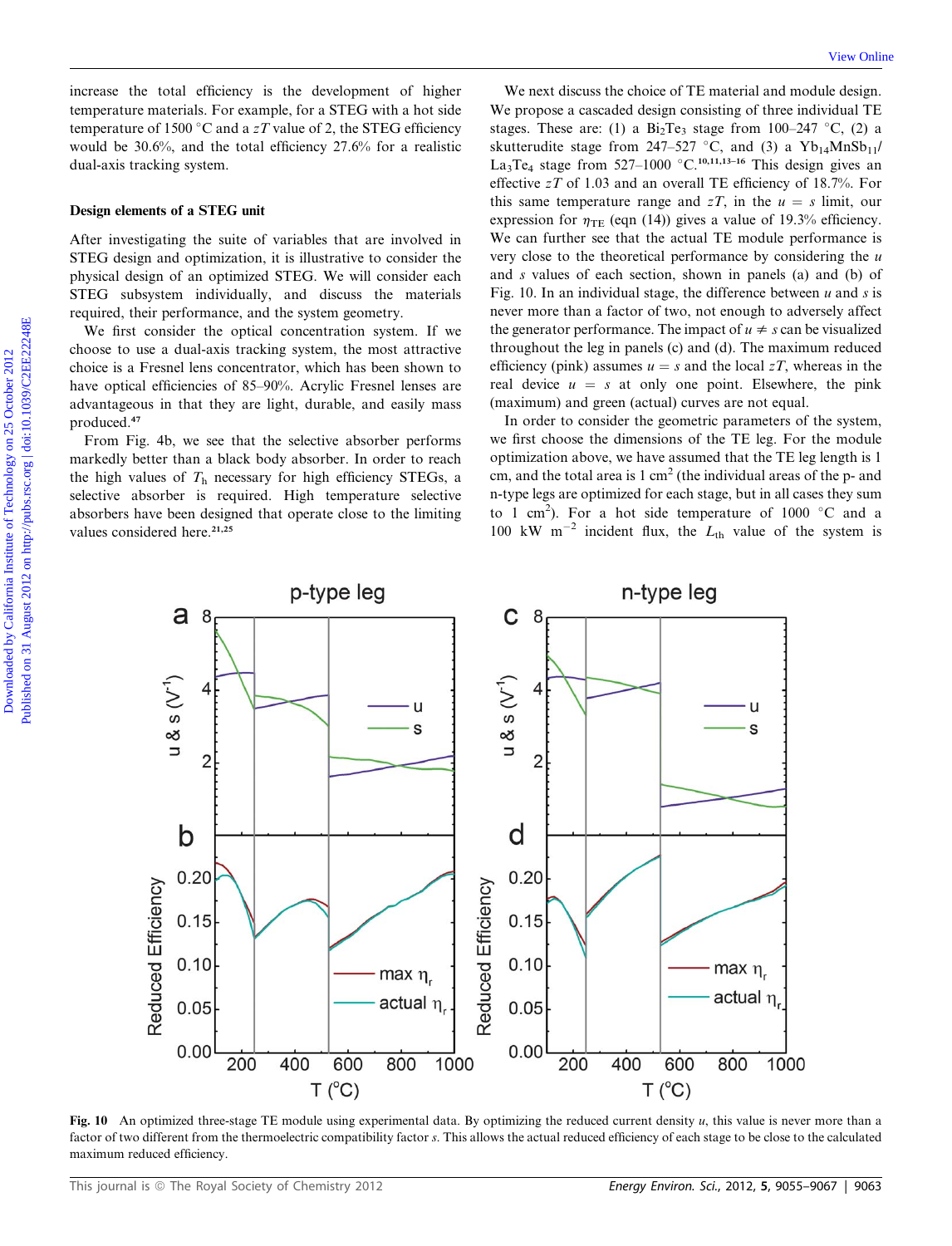approximately 1.6 cm. Using our TE dimensions, we calculate that the absorber area must be 1.6 cm<sup>2</sup>. In practice, a STEG would consist of many of these  $1 \text{ cm}^3$  thermoelectric units wired together, and the top side absorber would be continuous over the entire area.

For this design, the STEG efficiency is 15.7% when using an ideal optical concentration system that concentrates to  $100 \text{ kW m}^{-2}$ . If a realistic dual-axis tracking system is used, and this efficiency is taken into account ( $\eta_{\rm op} = 0.9$ ), the total efficiency is 14.1%.

### Comparison to other technologies

When the losses of the optical concentrating system are considered, we see that STEGs made from today's materials should achieve total system efficiencies around 14.1%. Concentrated solar power (CSP) systems, which use similar optical tracking and concentration systems, typically achieve about 13–15% system efficiency.<sup>1</sup> STEGs can clearly achieve comparable efficiencies, without the need for working fluids or moving generator parts. Additionally, the efficiency of STEGs has the potential to greatly increase in coming years, as TE materials with higher  $zT$ values are developed. This is in contrast to CSP systems, which are already highly optimized. In a CSP system, the operating temperature is limited by the working fluid to a maximum of  $\sim$  550 °C; we see from Fig. 9 that the optimal operating temperatures for STEGs are much higher.<sup>1</sup> This suggests the possibility of combining STEGs with CSP installations; the STEG could operate with a  $T_c$  of 500 °C, leaving the CSP efficiency unchanged, while increasing the efficiency of the combined system. anyon imately 1.6 cm. Using our TF dimensions, we solicide Comclusions<br>
and the absorber and mean on 18 of contributions were the distortion of TEG THE also because the contributions of the CHO and also because of the con

Concentrated photovoltaics (CPVs) have a record efficiency of 43.5%, but in real operating conditions the efficiency is typically about 30%.<sup>48</sup> As noted above, if TE materials had an average  $zT$ of 2, the STEG could in practice achieve a generator efficiency of 23.8% at  $T_h = 1050 \degree C$  (Fig. 9b).

CPV cells owe their record efficiencies to the use of multijunctions, which simultaneously extends the range of wavelengths that can be absorbed by the cell and reduces thermalization losses. However, the traditional multi-junction arrangement presents some challenges, including lattice matching and limitations on the cell current. To avoid these, techniques which physically split the solar spectrum have been proposed, including photonic structures, reflective and refractive optics, and luminescent or holographic filters.<sup>49,50</sup> Although these techniques have been extensively modeled and experimentally demonstrated, much work remains before any spectrum splitting technology could be truly competitive with CPV.51–54

Ultimately, the value of any new technology is determined not only by efficiency but also by cost. The costs of CSP and PV plants are typically assessed by calculating the levelized cost of energy (LCOE).<sup>55,56</sup> However, this calculation is difficult for STEGs because module production costs are currently unknown. This is largely due to the fact that many of the high performing TE materials considered here have only recently been investigated in experimental settings. Only when these materials mature will it be possible to accurately calculate the LCOE for large scale STEG installations.

### **Conclusions**

We have developed a model that allows us to predict the limiting efficiency of a STEG. This has been achieved by separately optimizing the thermal absorber and the thermoelectric module using heat transfer modeling and thermoelectric compatibility theory, respectively. Our optimization has also allowed us to develop generalized design rules for STEGs. These can be used to inform STEG design choices, such as the level of optical concentration, the use of a selective absorber, and the thermal absorber and thermoelectric module geometries.

With current TE materials, we have shown that a total efficiency of 14.1% is possible with a hot side temperature of  $1000 \degree C$ , including a non-ideal optical system. Solar thermal systems, which use similar optical tracking and concentration systems, typically achieve about 13–15% system efficiency. STEGs can clearly achieve comparable efficiencies, without the need for working fluids or moving generator parts. As TE materials continue to develop, STEG system efficiencies will increase; if the average  $zT$  value in the above example were to increase to 2 (with no changes in the optical or absorber efficiencies), a path towards generator efficiencies of 25% can be envisioned.

### Appendix: derivation of  $\kappa_{\text{eff}}$

### Introduction

Modeling heat transport within thermoelectric materials requires consideration of not just the Fourier heat conduction, but also the Peltier and Thomson effects. Rather than considering each of these effects separately, we derive an ''effective thermal conductivity"  $(\kappa_{\text{eff}})$ , which allows us to model the thermoelectric material as if Fourier conduction were the only heat transfer mechanism. The final expression for  $\kappa$ <sub>eff</sub> encompasses the traditional Fourier heat conduction, but also the heat generation/ consumption due to the Peltier and Thomson effects.

In this model, we consider an optimized thermoelectric generator (TEG) using thermoelectric compatibility theory (for a detailed derivation, see ref. 45). We assume that the reduced current density  $(u)$  is equal to the thermoelectric compatibility factor (s) across the entire TE leg. We allow the Seebeck coefficient ( $\alpha$ ) and the resistivity ( $\rho$ ) to vary with temperature, but the thermal conductivity  $(k)$  and the zT value are assumed to be constant.

### Heat flux expressions

The total heat flux  $(O)$  through a TE at any point in the leg can be written in terms of the current density  $(J)$  and the thermoelectric potential  $(\Phi)$  as:

$$
Q = J\Phi \tag{A.1}
$$

This equation includes both the Peltier and the Fourier heats. We can also write the heat flux in terms of  $u$ . Because we are interested in the heat flux into the TE at the hot side  $(Q_h)$ , we write the reduced form of eqn (A.1) specifically for this flux by means of the scaling integral:<sup>46</sup>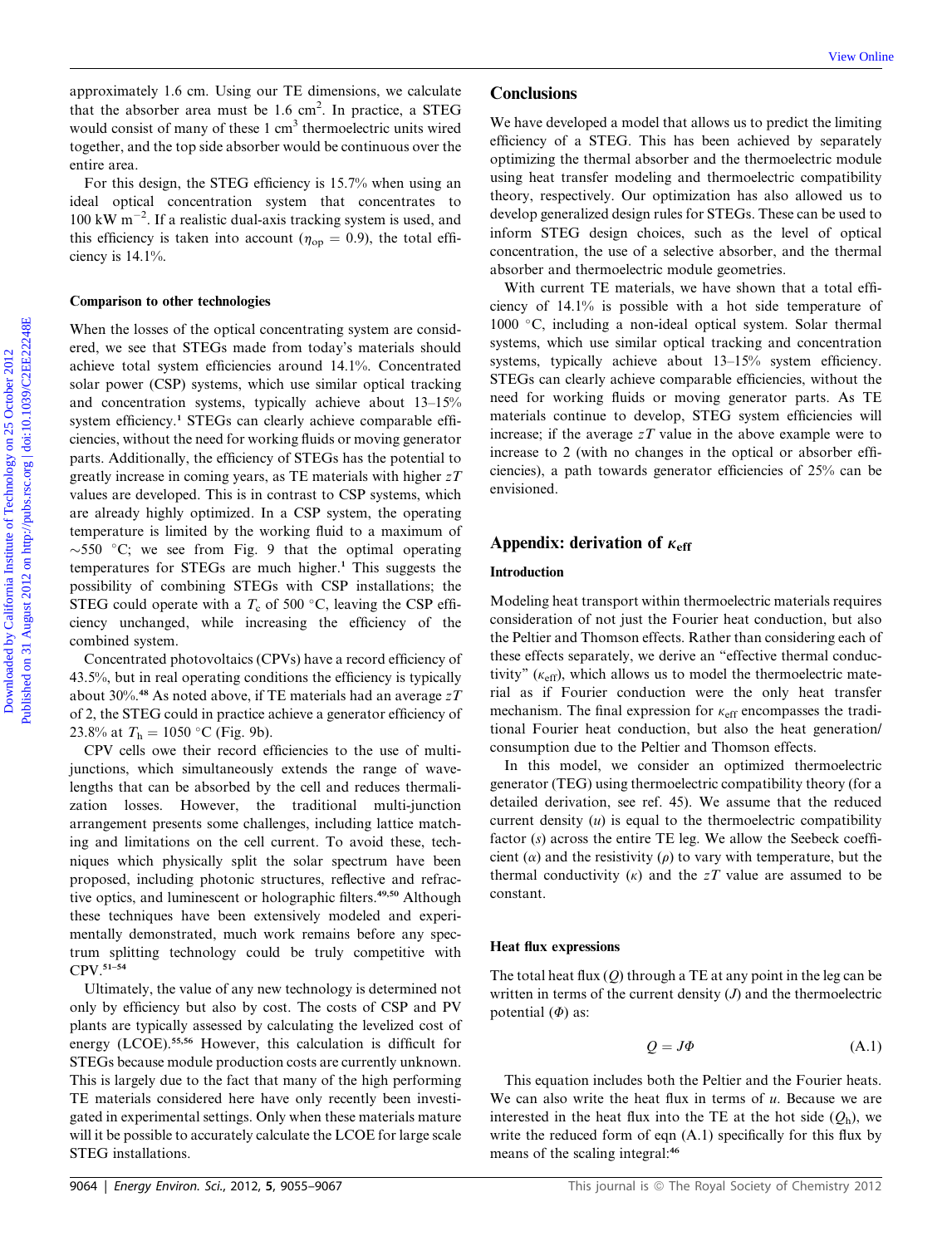$$
Q_{\rm h} = \frac{\Phi_{\rm h} \int_{T_{\rm c}}^{T_{\rm h}} \kappa u \mathrm{d}T}{l}
$$
 (A.2)

We wish to express the heat flux in terms of an effective  $\kappa$  that describes the heat flux into the TE at  $T<sub>h</sub>$ . This effective term is expressed by eqn (A.3). Note that this  $\kappa_{\text{eff}}$  will be different than the  $\kappa_{\text{eff}}$  derived to describe the Q leaving the leg on the cold side. For this reason, we will denote  $\kappa_{\text{eff}}$  as  $\kappa_{\text{eff-h}}$  in the following derivation. **Downloaded by California Institute of California Institute of California Institute of California Institute of Technology on 25 October 2012 Published on 25 October 2012 on the California Institute of Technology of This c** 

$$
Q_{\rm h} = \frac{\kappa_{\rm eff, h}}{l} (T_{\rm h} - T_{\rm c})
$$
 (A.3)

Equating the two heat fluxes gives an expression for  $\kappa_{\text{eff,h}}$ :

$$
\kappa_{\text{eff,h}} = \frac{\Phi_{\text{h}}}{(T_{\text{h}} - T_{\text{c}})} \int_{T_{\text{c}}}^{T_{\text{h}}} \kappa u \, dT \tag{A.4}
$$

### Thermoelectric compatibility theory

From eqn (A.4), it is clear that we must consider  $u(T)$ . In order to simplify this task, let  $u = s$  across the entire leg. For a thermoelectric generator, in a  $u = s$  model,

$$
u = s = \frac{\sqrt{1 + zT} - 1}{\alpha T}
$$
 (A.5)

By substituting  $s$  into eqn  $(A.4)$  and recalling that we have defined both  $\kappa$  and  $zT$  as constant with temperature, we have:

$$
\kappa_{\text{eff,h}} = \frac{\kappa \Phi_{\text{h}} \left( \sqrt{1 + zT} - 1 \right)}{T_{\text{h}} - T_{\text{c}}} \int_{T_{\text{c}}}^{T_{\text{h}}} \frac{1}{\alpha T} dT \tag{A.6}
$$

We see that, in order to analytically solve for  $\kappa_{\rm eff, h}$ , we will need an expression for  $\alpha(T)$ .

### Temperature dependence of  $\alpha$

We begin by returning to the definition of *:* 

$$
u = \frac{J}{\kappa \nabla T}
$$
 (A.7)

In this equation  $u$  is a function of both  $T$  and a spatial coordinate. By writing the heat balance equation in terms of  $u$ , we can eliminate any reference to the spatial coordinate:

$$
\frac{\mathrm{d}u}{\mathrm{d}T} = u^2 T \frac{\mathrm{d}\alpha}{\mathrm{d}T} + u^3 \rho \kappa \tag{A.8}
$$

In order to solve for  $\alpha(T)$ , we first rewrite eqn (A.8), recalling that  $z = \frac{\alpha^2}{\rho \kappa}$ :

$$
\frac{\mathrm{d}}{\mathrm{d}T}\left(\frac{-1}{u}\right) = T\,\frac{\mathrm{d}\alpha}{\mathrm{d}T} + u\,\frac{\alpha^2}{z} \tag{A.9}
$$

Also recall that zT is a constant. To simplify, let  $zT = k_0$ , such that  $z = k_0/T$ . Substituting our definition of s (see eqn (A.5)) into eqn (A.9) gives:

$$
T\frac{d\alpha}{dT}\left[\frac{1}{1-\sqrt{1+k_0}}-1\right] = \alpha\left[\frac{\sqrt{1+k_0}-1}{k_0} - \frac{1}{1-\sqrt{1+k_0}}\right]
$$
(A.10)

$$
k_1 = \frac{\sqrt{1 + k_o} - 1}{k_o} - \frac{1}{1 - \sqrt{1 + k_o}}
$$

$$
k_2 = \frac{1}{1 - \sqrt{1 + k_o}} - 1
$$

$$
\frac{k_1}{k_2} = k_g = \frac{2 - 2\sqrt{1 + k_o}}{k_o}
$$
 (A.11)

such that eqn  $(A.10)$  becomes:

$$
\frac{d\alpha}{\alpha} = k_g \frac{dT}{T}
$$
 (A.12)

This can be solved to give an expression for  $\alpha(T)$ :

$$
\alpha = \alpha_{\text{ref}} \left(\frac{T}{T_{\text{ref}}}\right)^{k_{\text{g}}} \tag{A.13}
$$

Here,  $\alpha_{ref}$  and  $T_{ref}$  are simply reference values at any point along the leg.

### Returning to our expression for  $\kappa_{\rm eff,h}$

Substituting our definition of  $\alpha(T)$  from eqn (A.13) into eqn (A.6), and removing constants from the integral gives:

$$
\kappa_{\text{eff,h}} = \frac{\kappa \Phi_{\text{h}} \left( \sqrt{1 + zT} - 1 \right)}{T_{\text{h}} - T_{\text{c}}} \frac{T_{\text{ref}}^{k_{\text{g}}} \int_{T_{\text{c}}}^{T_{\text{h}}} T^{-\left(k_{\text{g}} + 1\right)} dT \tag{A.14}
$$

As  $k_g$  is a constant, the integral can be solved to give:

$$
\kappa_{\text{eff,h}} = \frac{\kappa \Phi_{\text{h}} \left( \sqrt{1 + zT} - 1 \right)}{T_{\text{h}} - T_{\text{c}}} \frac{T_{\text{ref}}^{k_{\text{g}}} \left( \frac{-1}{k_{\text{g}}} \right) \left( T_{\text{h}}^{-k_{\text{g}}} - T_{\text{c}}^{-k_{\text{g}}} \right) \quad (A.15)
$$

We can define  $\Phi_h$  in terms of the temperature and the material properties:

$$
\Phi_{\rm h} = \alpha_{\rm h} T_{\rm h} + \frac{1}{u_{\rm h}} \tag{A.16}
$$

Again applying eqn  $(A.5)$  to replace u with s yields:

$$
\Phi_{\rm h} = \alpha_{\rm h} T_{\rm h} \left( \frac{\sqrt{1+zT}}{\sqrt{1+zT}-1} \right) \tag{A.17}
$$

This expression for  $\Phi_h$  can be substituted into eqn (A.15) to give:

$$
\kappa_{\rm eff,h} = \frac{\kappa \alpha_{\rm h} T_{\rm h} \sqrt{1 + zT}}{T_{\rm h} - T_{\rm c}} \left( \frac{-T_{\rm ref}^{k_{\rm g}}}{k_{\rm g} \alpha_{\rm ref}} \right) \left( T_{\rm h}^{-k_{\rm g}} - T_{\rm c}^{-k_{\rm g}} \right) \tag{A.18}
$$

Lastly, we can evaluate our expression for  $\alpha(T)$  (eqn (A.13)) at  $T<sub>h</sub>$  to give  $\alpha<sub>h</sub>$ . Combining this with eqn (A.18) gives:

$$
\kappa_{\rm eff,h} = \frac{\kappa T_{\rm h} \sqrt{1+zT}}{T_{\rm h} - T_{\rm c}} \alpha_{\rm ref} \left(\frac{T_{\rm h}}{T_{\rm ref}}\right)^{k_{\rm g}} \left(\frac{-T_{\rm ref}^{k_{\rm g}}}{k_{\rm g} \alpha_{\rm ref}}\right) \left(T_{\rm h}^{-k_{\rm g}} - T_{\rm c}^{-k_{\rm g}}\right)
$$
\n(A.19)

We find that  $\alpha_{\text{ref}}$  and  $T_{\text{ref}}$  cancel, leaving us with a closed form expression that is solely dependent on our constants.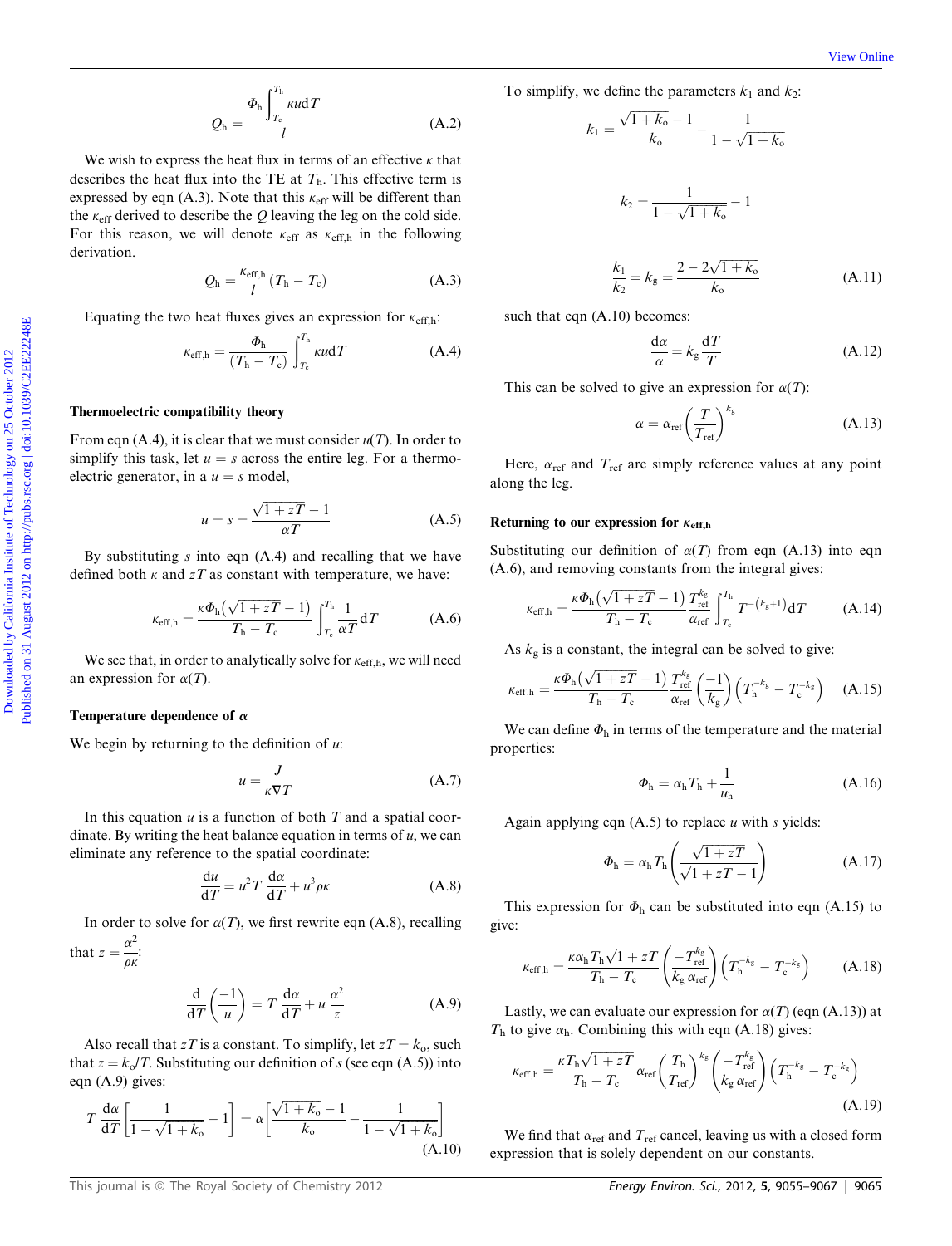$$
\kappa_{\text{eff,h}} = \frac{\kappa T_{\text{h}} \left( 1 + zT + \sqrt{1 + zT} \right)}{2(T_{\text{h}} - T_{\text{c}})} \left( 1 - \left( \frac{T_{\text{h}}}{T_{\text{c}}} \right)^{k_{\text{g}}} \right)
$$
\n
$$
k_{\text{g}} = \frac{2 - 2\sqrt{1 + zT}}{zT}
$$
\n(A.20)

We can examine the dependence of  $\kappa_{\text{eff,h}}$  on  $zT$  and  $T_h$  with the following plot:

# Downloaded by California Institute of Technology on 25 October 2012 Published on 31 August 2012 on http://pubs.rsc.org | doi:10.1039/C2EE22248E [View Online](http://dx.doi.org/10.1039/c2ee22248e)

### Acknowledgements

LLB was supported by the Department of Defense (DoD) through the National Defense Science & Engineering Graduate Fellowship (NDSEG) Program. GJS gratefully acknowledges the support of the Jet Propulsion Laboratory. EST acknowledges the NSF Materials Research Science and Engineering Center at CSM (NSF-MRSEC award DMR0820518) for funding. We thank Andriy Zakutayev for his insights and discussion.

### References

- 1 R. Margolis, C. Coggeshall and J. Zuboy, SunShot Vision Study, U.S. Department of Energy, 2012.
- 2 G. J. Snyder and E. S. Toberer, Complex thermoelectric materials, Nat. Mater., 2008, 7, 105–114.
- 3 C. Wood, Materials for thermoelectric energy conversion, Rep. Prog. Phys., 1988, 51, 459–539.
- 4 A. J. Minnich, M. S. Dresselhaus, Z. F. Ren and G. Chen, Bulk nanostructured thermoelectric materials: current research and future prospects, Energy Environ. Sci., 2009, 2, 466–479.
- 5 C. J. Vineis, A. Shakouri, A. Majumdar and M. G. Kanatzidis, Nanostructured thermoelectrics: big efficiency gains from small features, Adv. Mater., 2010, 22, 3970–3980.
- 6 S. K. Bux, J.-P. Fleurial and R. B. Kaner, Nanostructured materials for thermoelectric applications, Chem. Commun., 2010, 46, 8311– 8324.
- 7 E. S. Toberer, A. F. May and G. J. Snyder, Zintl chemistry for designing high efficiency thermoelectric materials, Chem. Mater., 2010, 22, 624–634.
- 8 T. Caillat, et al., Progress Status of the Development of Highefficiency Segmented Thermoelectric Couples, Nuclear and Emerging Technologies for Space, 2012.
- 9 A. D. LaLonde, Y. Z. Pei and G. J. Snyder, Reevaluation of  $PbTe_{1-x}I_x$  as high performance n-type thermoelectric material, Energy Environ. Sci., 2011, 4, 2090–2096.
- 10 R. H. Liu, et al., p-Type skutterudites  $R_xM_yFe_3CoSb_{12}$  (R, M = Ba, Ce, Nd, and Yb): effectiveness of double-filling for the lattice thermal conductivity reduction, Intermetallics, 2011, 19, 1747-1751.
- 11 A. F. May, J. P. Fleurial and G. J. Snyder, Optimizing thermoelectric efficiency in  $La_{3-x}Te_4$  via Yb substitution, Chem. Mater., 2010, 22, 2995–2999.
- 12 Y. Z. Pei, A. LaLonde, S. Iwanaga and G. J. Snyder, High thermoelectric figure of merit in heavy hole dominated PbTe, Energy Environ. Sci., 2011, 4, 2085–2089.
- 13 B. Poudel, et al., High-thermoelectric performance of nanostructured bismuth antimony telluride bulk alloys, Science, 2008, 320, 634–638.
- 14 X. Shi, et al., Multiple-filled skutterudites: high thermoelectric figure of merit through separately optimizing electrical and thermal transports (vol 133, pg 7837, 2011), J. Am. Chem. Soc., 2012, 134, 2842.
- 15 X. A. Yan, et al., Experimental studies on anisotropic thermoelectric properties and structures of n-type  $Bi_2Te_{2.7Se_{0.3}}$ , Nano Lett., 2010, 10, 3373–3378.
- 16 J. Paik, E. Brandon, T. Caillat, R. Ewell and J. Fleurial, Life Testing of  $Yb_{14}MnSb_{11}$  for High Performance Thermoelectric Couples, Proceedings of Nuclear and Emerging Technologies for Space, 2011.
- 17 G. Chen, Theoretical efficiency of solar thermoelectric energy generators, J. Appl. Phys., 2011, 109, 104908.
- 18 G. Sala, D. Pachon and I. Anton, Test, Rating and Specification of PV Concentrator Components and Systems: Classification of PV Concentrators, Solar Energy Institute, Polytechnic University of Madrid., Madrid, Spain, 2002.
- 19 S. A. Kalogirou, Solar thermal collectors and applications, Prog. Energy Combust. Sci., 2004, 30, 231–295.
- 20 M. Garcia, L. Marroyo, E. Lorenzo and M. Perez, Soiling and other optical losses in solar-tracking PV plants in Navarra, Prog. Photovoltaics, 2010, 19, 211–217.
- 21 N. P. Sergeant, O. Pincon, M. Agrawal and P. Peumans, Design of wide-angle solar-selective absorbers using aperiodic metal-dielectric stacks, Opt. Express, 2009, 17, 22800–22812.
- 22 C. Kennedy, Review of mid-to high-temperature solar selective absorber materials, Report No. NREL/TP-520-32167, 2002.
- 23 M. K. Hedayati, et al., Design of a perfect black absorber at visible frequencies using plasmonic metamaterials, Adv. Mater., 2011, 23, 5410.
- 24 C. H. Lin, R. L. Chern and H. Y. Lin, Polarization-independent broad-band nearly perfect absorbers in the visible regime, Opt. Express, 2011, 19, 415–424.
- 25 H. Sai, H. Yugami, Y. Kanamori and K. Hane, Solar selective absorbers based on two-dimensional W surface gratings with submicron periods for high-temperature photothermal conversion, Sol. Energy Mater. Sol. Cells, 2003, 79, 35–49.
- 26 E. Weston, Apparatus for utilizing solar radiant energy, 1888, Patent No. 389, 124.
- 27 E. Weston, Art of utilizing solar radiant energy, 1888, Patent No. 389, 125.
- 28 M. L. Severy, Apparatus for generating electricity by solar heat, 1894, Patent No. 527, 379.
- 29 M. L. Severy, Apparatus for mounting and operating thermopiles, 1894, Patent No. 527, 377.
- 30 W. W. Coblentz, Thermal generator, 1913, Patent No. 1077, 219.
- 31 M. Telkes, Solar thermoelectric generators, J. Appl. Phys., 1954, 25, 13.
- 32 D. Kraemer, et al., High-performance flat-panel solar thermoelectric generators with high thermal concentration, Nat. Mater., 2011, 10, 532–538.
- 33 J. C. Chen, Thermodynamic analysis of a solar-driven thermoelectric generator, J. Appl. Phys., 1996, 79, 2717–2721.
- 34 S. A. Omer and D. G. Infield, Design optimization of thermoelectric devices for solar power generation, Sol. Energy Mater. Sol. Cells, 1998, 53, 67–82.
- 35 K. Suleebka, High temperature solar thermoelectric generator, Appl. Energy, 1979, 5, 53–59.
- 36 H. Scherrer, L. Vikhor, B. Lenoir, A. Dauscher and P. Poinas, Solar thermolectric generator based on skutterudites, J. Power Sources, 2003, 115, 141–148.
- 37 R. Amatya and R. J. Ram, Solar thermoelectric generator for micropower applications, J. Electron. Mater., 2010, 39, 1735– 1740.
- 38 A. Novikov, Improvement of the efficiency of a solar thermoelectric battery, J. Eng. Phys. Thermophys., 2001, 74, 6.
- 39 C. Suter, P. Tomes, A. Weidenkaff and A. Steinfeld, Heat transfer and geometrical analysis of thermoelectric converters driven by concentrated solar radiation, Materials, 2010, 3, 2735–2752.
- 40 K. McEnaney, D. Kraemer, Z. F. Ren and G. Chen, Modeling of concentrating solar thermoelectric generators, J. Appl. Phys., 2011, 110.
- 41 P. W. Bridgman, Note on the principle of detailed balancing, Phys. Rev., 1928, 31.